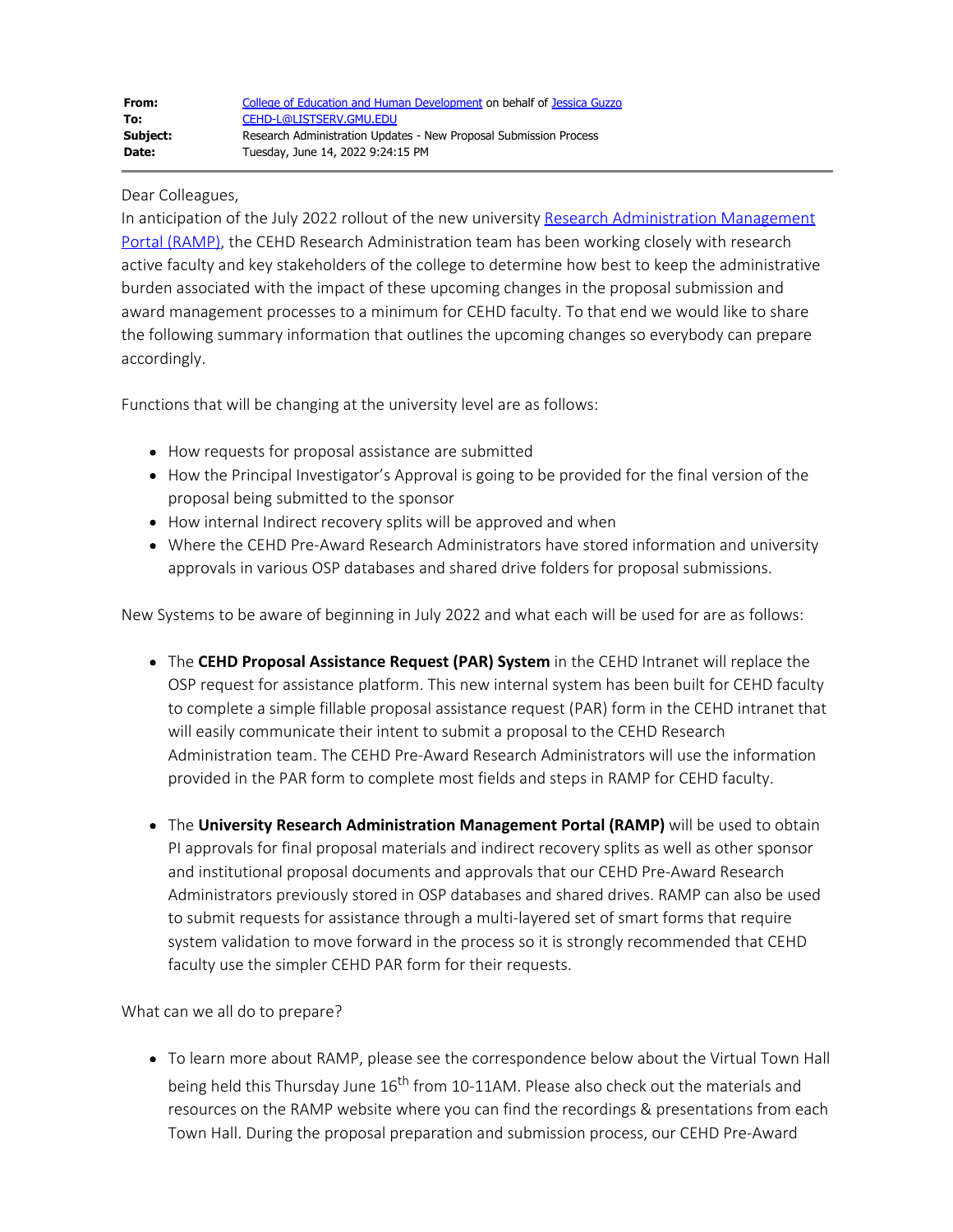Research Administrators will provide CEHD Faculty with the assistance, information and guides needed to easily complete any required steps in RAMP.

The CEHD Office of Research Administration website will be updated to include links to the new CEHD PAR system, RAMP, short guides for each and other resources. The Research Administration section of the CEHD intranet will also be updated to include guides, materials and other helpful information for CEHD faculty. Additional correspondence will be sent out to the faculty listserv as we get closer to the go live date to make everybody aware of those additional resources and where they are located.

As the university transitions to RAMP this summer, it is strongly recommended that faculty allow a little extra time for the preparation of proposal materials and the actual submission of their proposals. Hope this initial summary information outlining the upcoming changes is helpful and we will also continue to share more information, short guides and training materials as they become available.

Best, Jessica

Jessica H. Guzzo, CRA, CPRA, CFRA Senior Director, Research Administration College of Education and Human Development George Mason University 4400 University Drive MS 2F1 Fairfax, VA 22030 Phone: 703-993-2148 Email: [jguzzo@gmu.edu](mailto:jguzzo@gmu.edu) Web: [http://cehd.gmu.edu](http://cehd.gmu.edu/)

**From:** OSP Research Admin <OSP-RESEARCH-ADMIN-L@LISTSERV.GMU.EDU> **On Behalf Of** Research Administration Management Portal **Sent:** Monday, June 13, 2022 10:47 AM **To:** OSP-RESEARCH-ADMIN-L@LISTSERV.GMU.EDU **Subject:** Reminder: RAMP Virtual Town Hall, June 16 at 10 AM and Upcoming RAMP Training

Dear Mason Research Community,

The RAMP Project Team would like to remind all members of the GMU research community to join us for our second **Virtual Town Hall on Thursday, June 16, 2022, from 10:00 AM to 11:00 AM**. If you have any topics or questions you would like discussed during the town hall, please send in advance to **[ramp@gmu.edu](mailto:ramp@gmu.edu)**. This session will also be recorded and made available after the webinar.

-------

## **To join the Zoom Webinar:**

Please click the following link: [https://gmu.zoom.us/j/95441943840?](https://nam11.safelinks.protection.outlook.com/?url=https%3A%2F%2Fgmu.zoom.us%2Fj%2F95441943840%3Fpwd%3DeFF5eDAyWUU1Y0dWRGU0eTRIeE5Bdz09&data=05%7C01%7Cdbeatty2%40gmu.edu%7C27ab6473f573490df4a108da4e6dc130%7C9e857255df574c47a0c00546460380cb%7C0%7C0%7C637908530548568802%7CUnknown%7CTWFpbGZsb3d8eyJWIjoiMC4wLjAwMDAiLCJQIjoiV2luMzIiLCJBTiI6Ik1haWwiLCJXVCI6Mn0%3D%7C3000%7C%7C%7C&sdata=lz26yQQnY0WLGbSNvSlzWI12BUH2ag%2B6O19Hbaf1p10%3D&reserved=0)